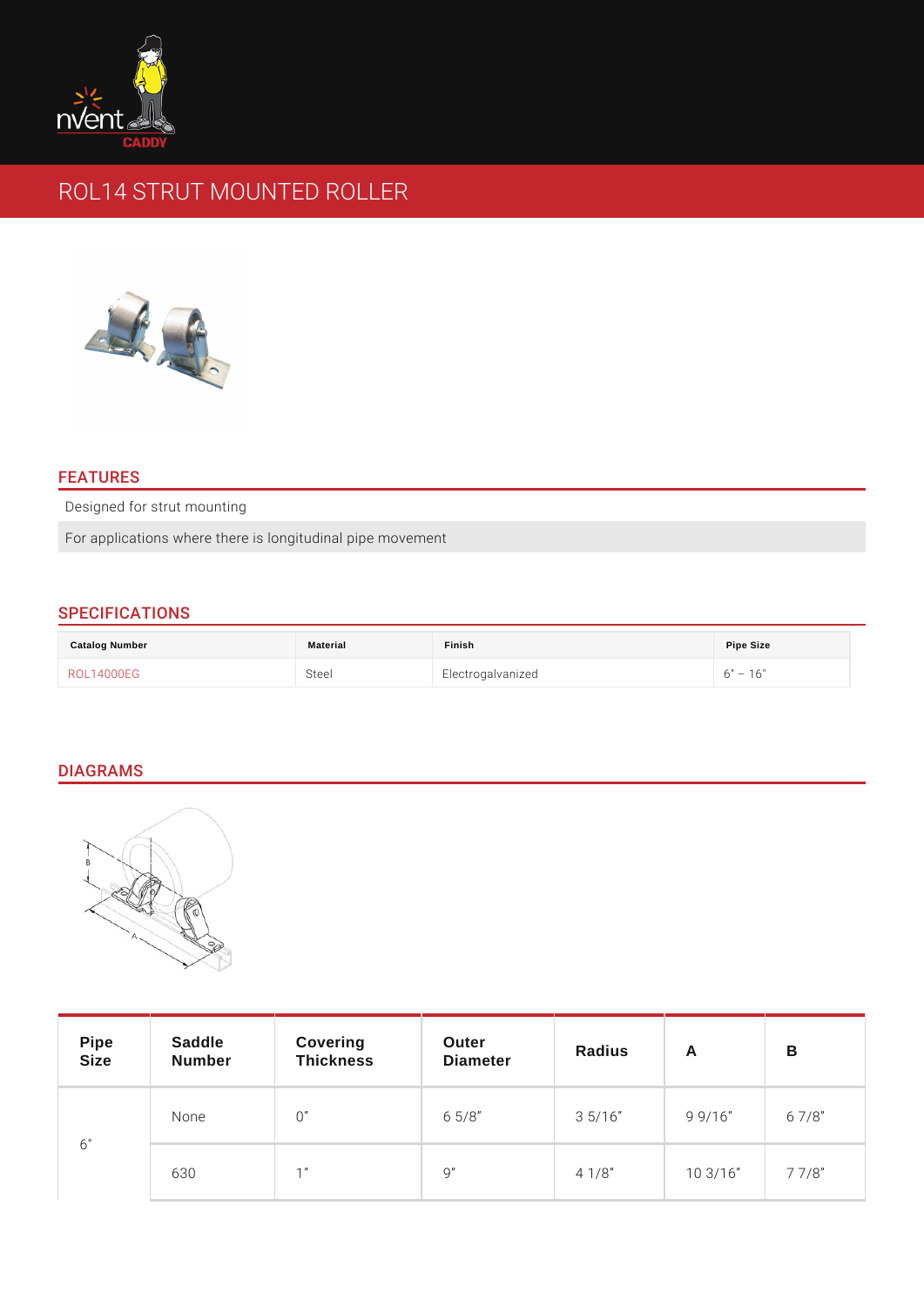| 631           | 11/2" | 10"     | $5"$   | 105/8"  | 83/8"        |              |
|---------------|-------|---------|--------|---------|--------------|--------------|
| 632           | 2"    | $11"$   | 51/2"  | $11"$   | 87/8"        |              |
| 633           | 21/2" | 12"     | 6"     | 113/8"  | 93/8"        |              |
| 634           | $3"$  | 13"     | 61/2"  | 113/4"  | 97/8"        |              |
| 635           | 41/8" | 151/4"  | 75/8"  | 121/2"  | 10<br>15/16" |              |
|               | None  | $0"$    | 85/8"  | 4 5/16" | 101/4"       | 7 13/16"     |
|               | 631   | 11/2"   | 12"    | $6"$    | 113/8"       | 93/8"        |
|               | 632   | 2"      | 13"    | 61/2"   | 113/4"       | 97/8"        |
| $8"$<br>$10"$ | 633   | 211/16" | 143/8" | 7 3/16" | 12 3/16"     | 10 7/16"     |
|               | 634   | 31/8"   | 151/4" | 75/8"   | 121/2"       | 10<br>15/16" |
|               | 635   | 41/8"   | 171/4" | 85/8"   | 131/4"       | 117/8"       |
|               | None  | 0''     | 103/4" | 53/8"   | 11"          | 8 13/16"     |
|               | 631   | 11/2"   | 141/4" | 71/8"   | 121/8"       | 10 7/16"     |
|               | 632   | 21/16"  | 151/4" | 75/8"   | 121/2"       | 10<br>15/16" |
|               | 633   | 29/16"  | 161/4" | 81/8"   | 12<br>13/16" | 113/8"       |
|               | 634   | 31/16"  | 171/4" | 85/8"   | 131/8"       | 117/8"       |
|               | 635   | 4 1/16" | 191/4" | 93/4"   | 137/8"       | 12<br>13/16" |
| 12"           | None  | $0''$   | 123/4" | 63/8"   | 11<br>11/16" | 93/4"        |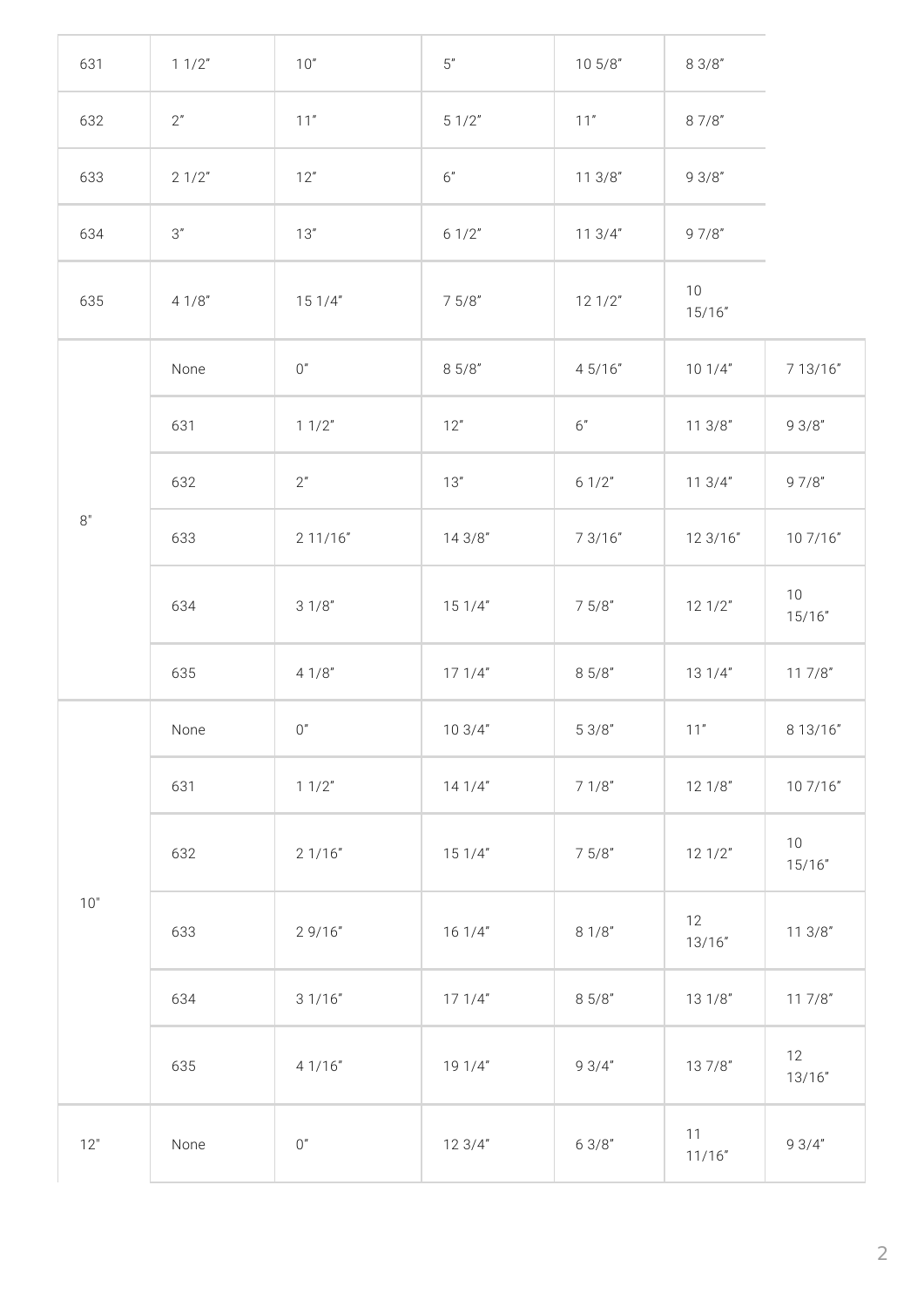| 631 | 19/16" | 161/8"  | 8 1/16"     | 127/8"    | 113/8"       |              |
|-----|--------|---------|-------------|-----------|--------------|--------------|
| 632 | 21/16" | 171/4"  | 85/8"       | 131/4"    | 117/8"       |              |
| 633 | 25/8"  | 181/4"  | 91/8"       | 13 9/16"  | 12 5/16"     |              |
| 634 | 31/16" | 19 1/4" | 95/8"       | 137/8"    | 12<br>13/16" |              |
| 635 | 41/8"  | 213/8"  | 10 11/16"   | 145/8"    | 133/4"       |              |
|     | None   | $0"$    | 14"         | 7"        | 121/16"      | 10 5/16"     |
| 14" | 631    | 11/2"   | 171/2"      | 83/4"     | 13 3/16"     | 117/8"       |
|     | 632    | $2"$    | 18 3/8"     | 9 3/16"   | 13 9/16"     | 12 5/16"     |
|     | 633    | 21/2"   | 19 3/8"     | 9 11/16"  | 137/8"       | 12<br>13/16" |
|     | 634    | $3"$    | $20 - 3/8"$ | 10 3/16"  | 141/4"       | 131/4"       |
|     | 635    | 4"      | 223/8"      | 11 3/16"  | 147/8"       | 141/4"       |
|     | None   | $0"$    | 16"         | $8''$     | 123/4"       | 11 5/16"     |
| 16" | 631    | 11/2"   | 19 5/8"     | 9 13/16"  | 137/8"       | 12<br>13/16" |
|     | 632    | 2"      | $20 - 3/8"$ | 10 3/16"  | 14<br>13/16" | 131/4"       |
|     | 633    | 21/2"   | 215/8"      | 10 13/16" | 141/2"       | 13 3/4"      |
|     | 634    | $3"$    | 22 1/8"     | 11 1/16"  | 147/8"       | 141/4"       |
|     | 635    | 4"      | 24 3/8"     | 12 3/16"  | 151/2"       | 151/8"       |

## WARNING

nVent products shall be installed and used only as indicated in nVent's product instruction sheets and training materials. Instruction sheets are available at www.nvent.com and from your nVent customer service representative. Improper installation, misuse, misapplication or other failure to completely follow nVent's instructions and warnings may cause